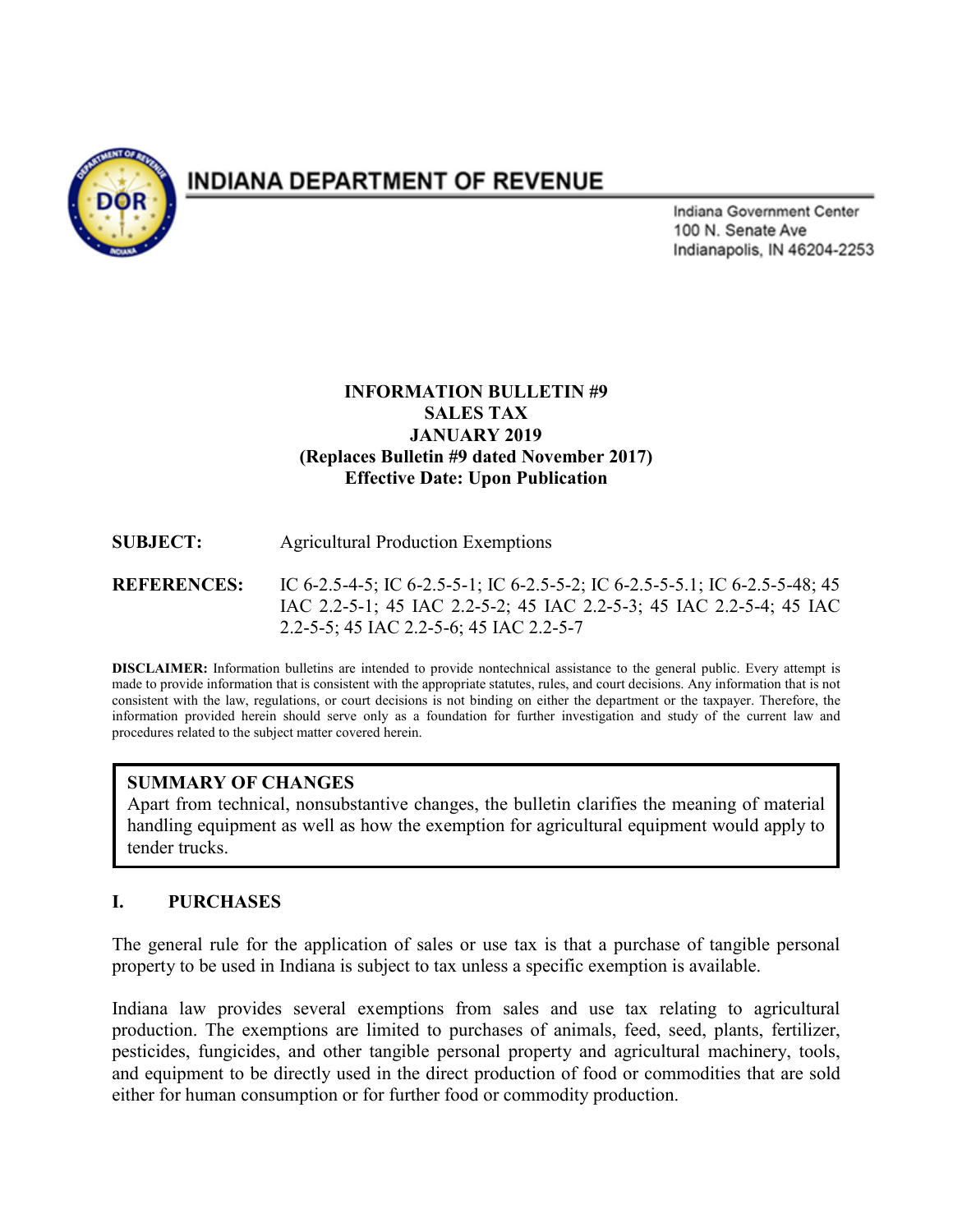The phrase "directly used in direct production" means that the property must be integral and essential to the production process. Property is integral and essential to the production of food or commodities if it is necessary to carry on production and plays a key role in the actual production of the food or commodity (i.e., it must directly affect or be a component of the food or commodity). Some examples of property that are directly used in direct production are discussed later.

## **A. Animals, Feed, Seeds, and Farm Products**

Purchases of animals, animal feed, seeds, fertilizer, plants, pesticides, fungicides, and other similar items of tangible personal property are exempt from sales and use tax if two conditions are met. The person, company, partnership, or corporation acquiring the property must directly use the property in the direct production of food or commodities for sale and the person must be occupationally engaged in the production of food or commodities sold for human or animal consumption or for further use in food or commodity production.

To be occupationally engaged in the production of food or commodities, a person, company, partnership, or corporation must be regularly engaged in commercial production for the sale of vegetables, fruits, crops, livestock, poultry, and other food or agricultural products. Persons, companies, partnerships, or corporations who do not intend to operate at a profit or who produce food or agricultural commodities for sale as a hobby are not occupationally engaged in the production of food or agricultural commodities. (Generally, evidence that individual taxpayers are "occupationally engaged" in farming is presented by the filing of federal Schedule F with the 1040.)

The term "feed" includes salt, grains, tankage, oyster shells, mineral supplements, vitamins, and other generally recognized animal feed. "Fertilizer" means any commodity that contains one or more substances to increase the available plant food content of the growing medium. Generally, the contents of the fertilizer must become part of the plants grown and must be used as a fertilizer.

## *Examples:*

- 1. Bob Jones plants 600 acres of soybeans. He intends to sell the soybeans at a profit. He buys pesticide to spray on the soybeans. The pesticide fails, and his crop is eventually ruined. The purchase of the pesticide is exempt. The fact that the crop was not sold does not make the purchase of the pesticide taxable.
- 2. Same facts as in example 1, except Bob uses the pesticide to protect his prize rhododendrons. The plants are not sold, nor does Bob intend to sell them. The pesticide is taxable because in this example the pesticide is not being directly used in the direct production of agricultural products for sale.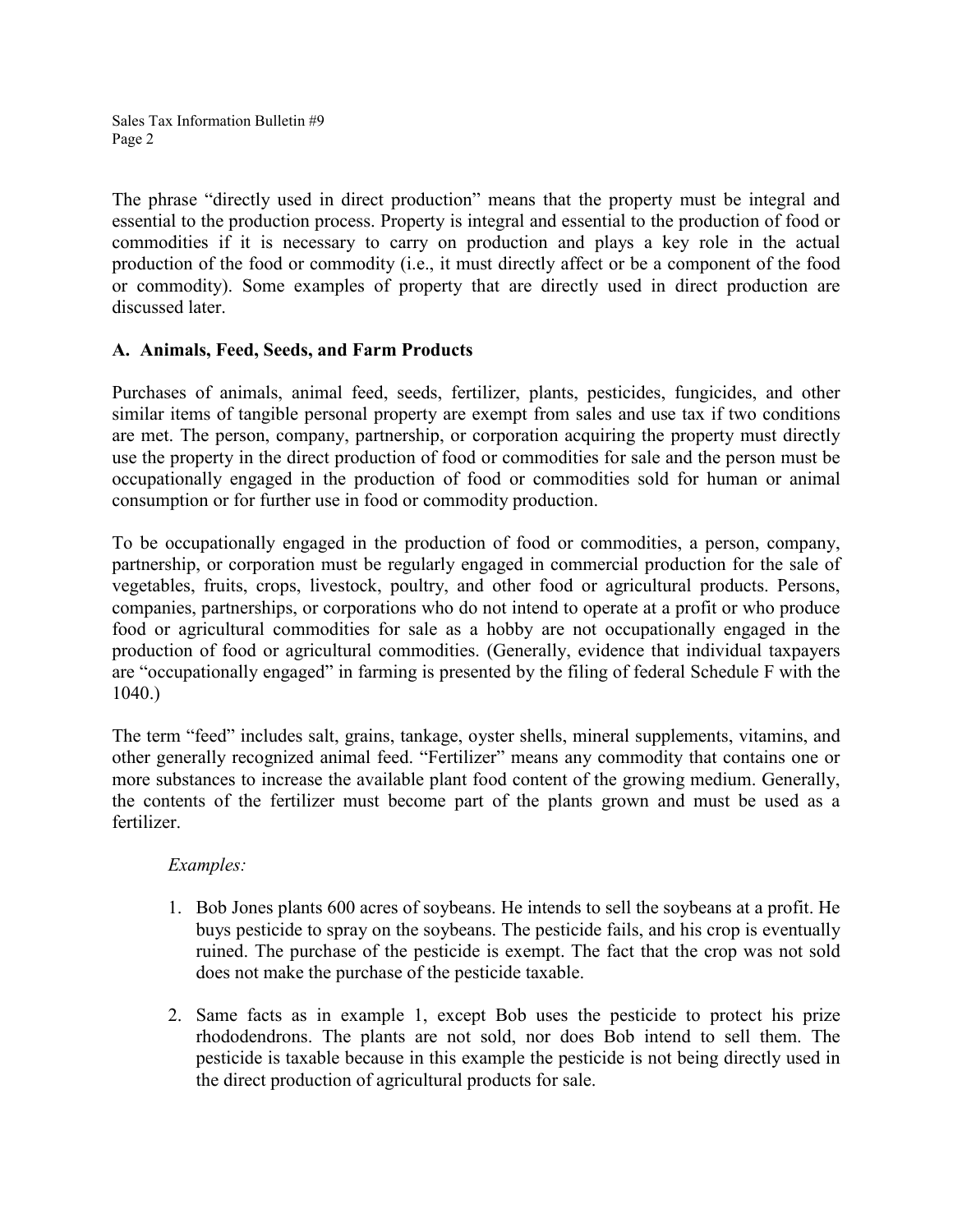- 3. Lab Animals Corporation raises animals to be used in research. The animals are not sold to be eaten by humans. The research is to develop medicines to be used to prevent or cure human and animal diseases. Lab Animals Corporation cannot purchase animal feed exempt from tax under the agricultural exemptions.
- 4. Ride-A-Horse, Inc., purchases 20 horses to be used as riding animals. The horses would be taxable because the animals are not directly used in the direct production of food or agricultural commodities.

**NOTE:** A purchase of a race horse in a claiming race (meaning a race in which any horse starting the race may be purchased for a designated amount in accordance with the rules of the Indiana Horse Racing Commission) is exempt from the sales tax, even though the horse may not be directly used in the direct production of food or agricultural commodities.

5. Ride-A-Horse, Inc., purchases 1,000 bales of hay to feed the horses used as riding animals. The hay is taxable because the feed is not used to feed animals directly used in the direct production of food.

## **B. Agricultural Machinery, Tools, Equipment, and Buildings Used Directly in Direct Production**

The purchases of agricultural machinery, tools, and equipment are exempt from sales and use tax if the machinery, tools, and equipment (including material handling equipment purchased for the purpose of transporting materials into activities from an onsite location) are directly used in the direct production, extraction, harvesting, or processing of agricultural commodities. The machinery, tools, and equipment must have an immediate effect on the commodity produced. The exemption includes safety clothing or equipment that is required to allow a worker to participate in a production process without injury or to prevent contamination of the product during production, as well as machinery, tools, and equipment used:

- 1. To feed exempt animals, plant seeds, fertilize crops, and apply pesticides and fungicides;
- 2. To move a crop from the field where it was grown and harvested to equipment for temporary storage for further processing;
- 3. To move exempt items such as seeds, plants, fertilizers, pesticides, and fungicides from temporary storage to a location where such will be used in an exempt process; and
- 4. By the purchaser directly in feeding exempt animals.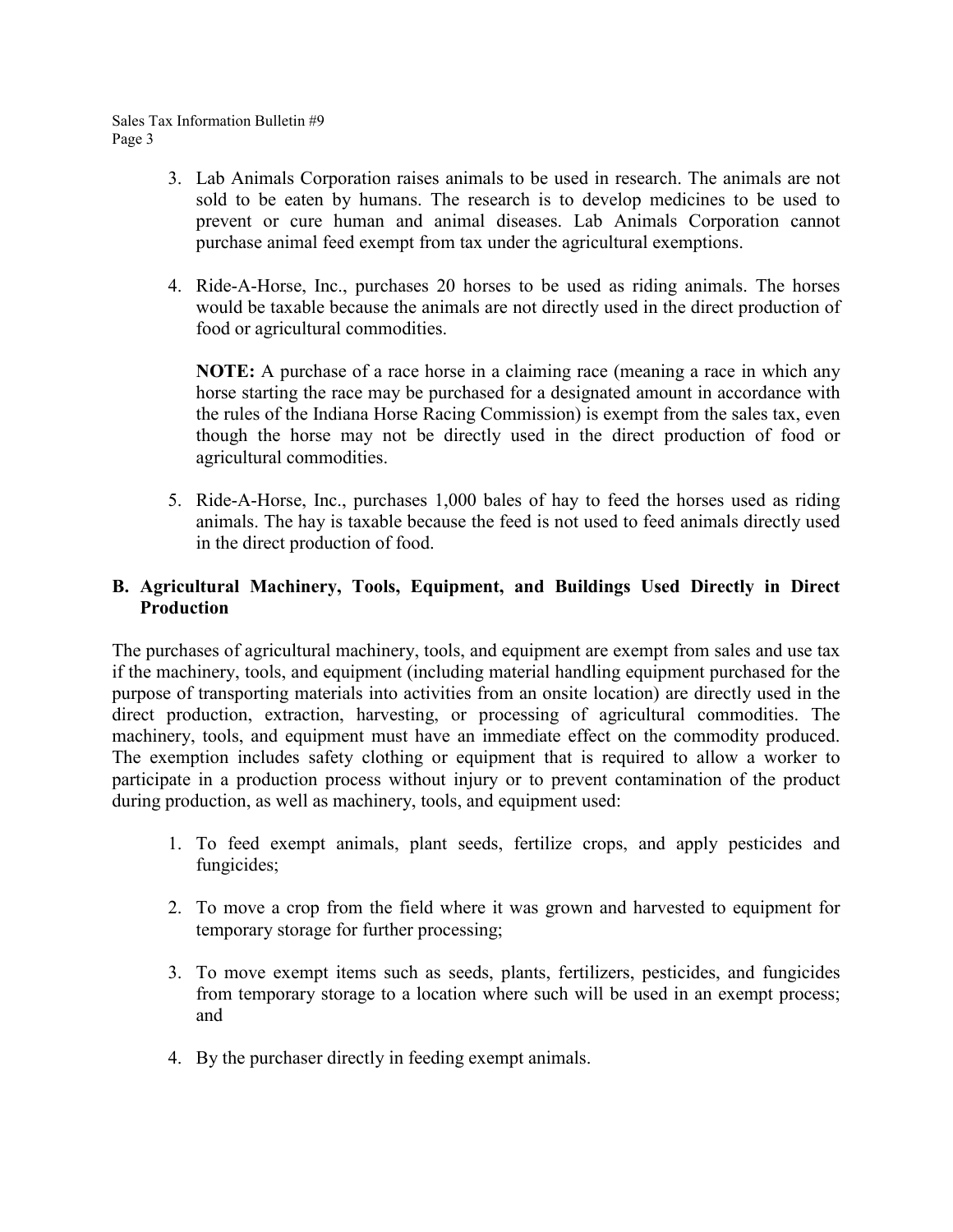Regarding the exemption for material handling equipment, this term means pieces of equipment that transport materials within the production process and within an onsite location. The type of equipment that would fall within the meaning of this term would include dollies, forklifts, chain or belt conveyers, and pallet jacks. Further, the term "onsite location" means a location where the agricultural production takes place that is owned or leased by the person occupationally engaged in agricultural production and property contiguous to said property, which is also owned or leased by the same person occupationally engaged in agricultural production.

If the machinery or equipment is not directly used in the direct production of agricultural commodities but is designed for use in the gathering, moving, or spreading of animal waste, the machinery or equipment may be exempt if the following conditions are met:

- 1. The person acquiring the equipment acquires it for use in conjunction with the production of food or commodities for sale;
- 2. The person acquiring the machinery or equipment is occupationally engaged in the production of food or commodities that are sold for human or animal consumption or that are used for further food or commodity production; and
- 3. The machinery or equipment is designed for use in the gathering, moving, or spreading of animal waste.

Purchases of agricultural machinery or equipment (including material handling equipment purchased for the purpose of transporting materials into activities described in this subsection from an onsite location) by a service provider may be exempt from sales and use tax. A service provider is one who is occupationally engaged in providing certain agricultural services described below on property that is (1) owned or rented by another person occupationally engaged in agricultural production and (2) used for agricultural production. The purchases of agricultural machinery or equipment are exempt from the state gross retail tax if the service provider acquiring the property acquires it for their direct use in the direct application of fertilizers, pesticides, fungicides, seeds, and other tangible personal property, or the direct extraction, harvesting, or processing of agricultural commodities, for consideration. Regarding the exemption for material handling equipment, the "onsite location" still refers to a location where the agricultural production takes place that is owned or leased by the person occupationally engaged in agricultural production and property contiguous to said property, which is also owned or leased by the same person occupationally engaged in agricultural production. The "onsite location" in this instance is not property owned or leased by the service provider, unless said property is located within the property that is owned or leased by the person occupationally engaged in agricultural production.

Confinement buildings that confine animals in order to (1) maintain physical integrity of the product; (2) create and control the environment to facilitate production; and (3) function in conjunction with exempt machinery such as fans, thermostats, vents, and cooling and heating systems are exempt. To qualify for the exemption, the confinement building must serve a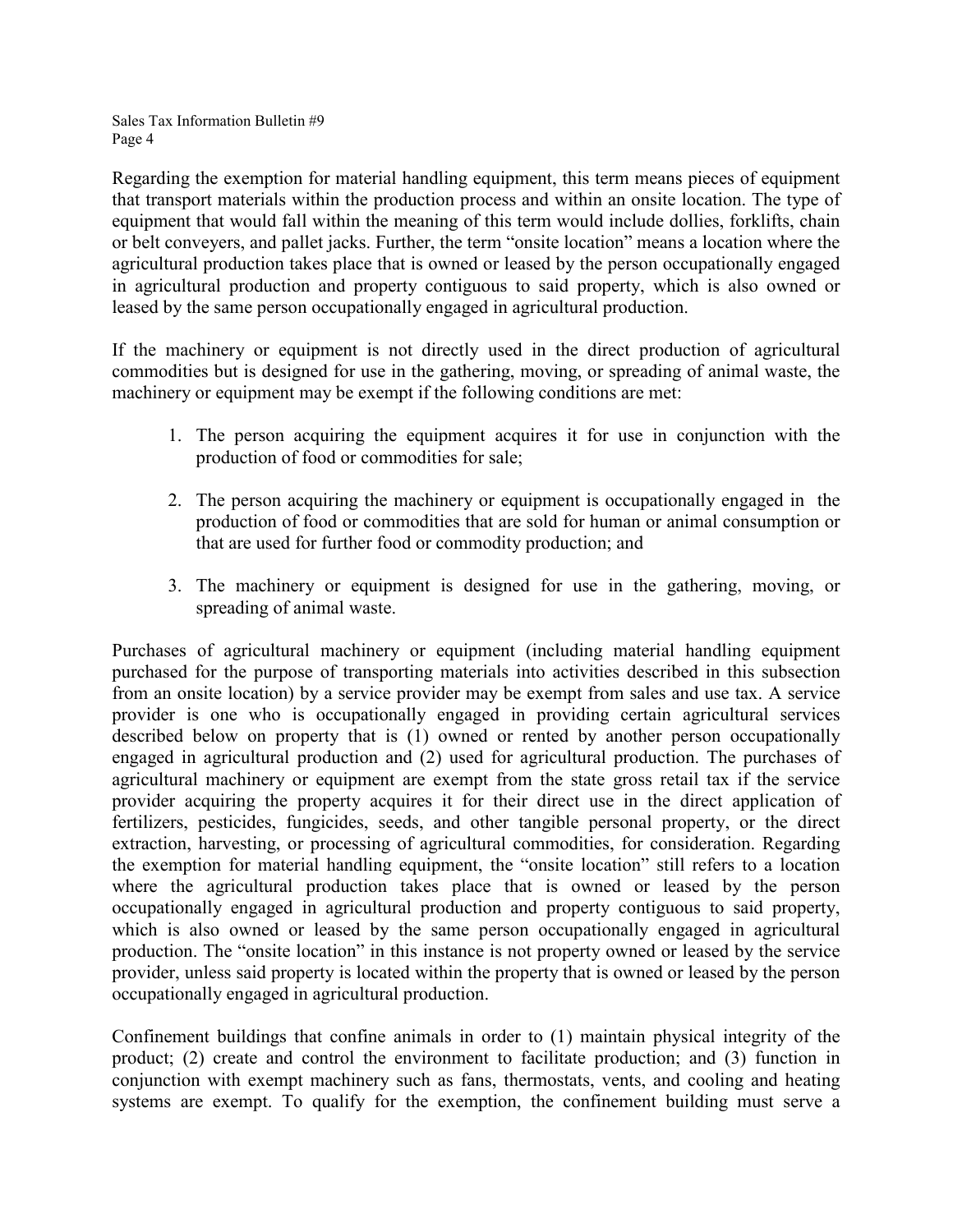breeding, gestation, farrowing, nursing, or finishing function. For purposes of this exemption, confinement involves holding the animal within the confines of the building or an attached confined porch area.

The purchase of components of a "drainage water management system" may be exempt from the state gross retail tax. "Drainage water management system" means a subsurface system of drainage tubing, drainage tiles, water flowgates, control valves, and related control systems designed to facilitate controlled water drainage from agricultural land used for crop production. Such purchases of components of a "drainage water management system" would be exempt if the component meets this definition above and the person acquiring the component is engaged in the business of agriculture. A contractor installing a drainage water management system on behalf of a person engaged in the business of agriculture may accept a completed General Sales Tax Exemption Certificate (Form ST-105). The contractor would then issue their own ST-105 to the supplier of drainage materials.

It is important to note that the exemption for agricultural machinery, and tools used directly in direct production does not apply to machinery, tools, and equipment used for any of the following:

- General farm maintenance;
- Farm management and administration;
- Selling and marketing;
- Exhibition of farm products;
- Safety and fire prevention;
- Illumination;
- Heating and cooling equipment for general temperature control;
- Transportation of animals, poultry, feed, fertilizer, etc. to the farm for use in farming; and
- Transportation of animals, poultry, and other farm produce from the farm to market.

These categories of items are taxable because they are not considered by the department to be directly used by the purchaser in the direct production, extraction, harvesting, or processing of agricultural commodities.

## *Examples:*

1. Fencing used to confine exempt animals during breeding, gestation, farrowing, calving/birthing, nursing, growing, feeding, and finishing ("fattening") is exempt from tax. For example, finishing includes fencing used to confine cattle in a grazing operation. Fencing used to segregate animals for medical treatment, sorting, and transport is also exempt. Fencing materials are taxable if the fence is used to confine horses, ponies, donkeys, or pets not used in agricultural production. Fencing materials are also taxable if the fence is used only as a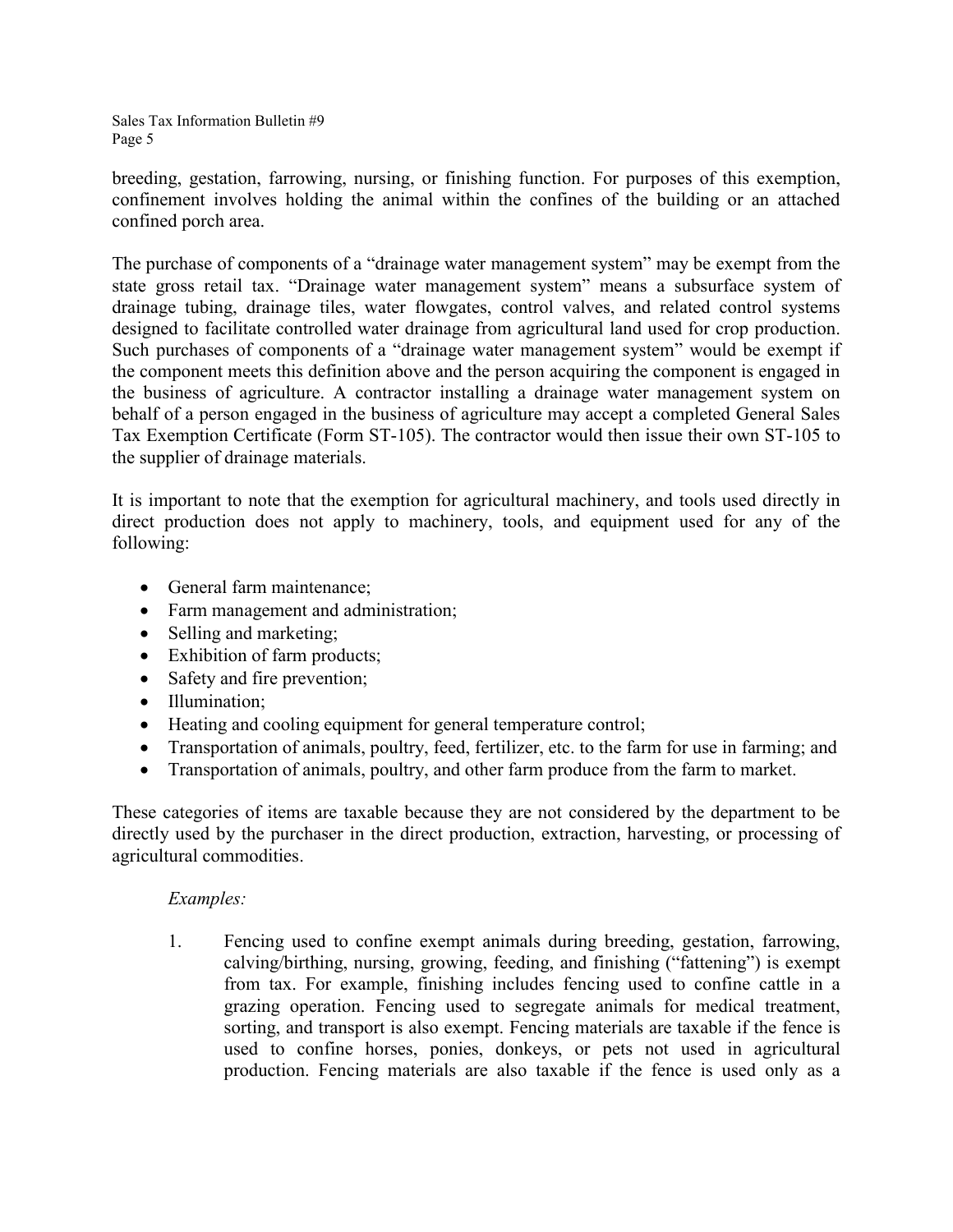> partition fence between adjoining landowners or as a means to keep wildlife, stray animals, or trespassers from entering cropland or farm premises.

- 2. John Doe, a cattle rancher, purchases needles, syringes, and vaccine pumps to inoculate his herd to prevent various cattle diseases. The equipment is exempt from tax because it is essential and integral to the raising of cattle.
- 3. Sam Johnson owns 800 acres and grows wheat to be sold to a corporate bakery. Sam purchased lumber, nails, concrete, and tools to build a silo used exclusively to house his grain-drying operation. The lumber and other building materials are exempt from tax; the silo is exempt from tax because the grain-drying operation is integral and essential to the processing of the grain. The grain cannot be sold to Sam's customer until it is dried, thus the silo is necessary and plays a key role in the processing of the grain. The tools used to build the silo are taxable because the tools are not used in the processing of the grain.
- 4. Sam Johnson buys lumber, nails, and concrete to build a silo to store grain after it has dried. Sam sells the grain to his customers after the grain is dried without further processing. The materials used to build the silo are taxable. Once the grain has dried, no further processing takes place before the grain is sold; thus the processing of the grain is complete after drying. A silo used to store dried grain may be necessary, but it does not play a key role in the processing of the grain because the processing of the grain is finished.

If the storage silo were used half of the time to dry grain and the other half to store dried grain, then the silo would be 50 percent exempt and 50 percent taxable.

If Sam (as the same legal entity) also operated a mill where the grain was ground, then the dried grain storage silo would be exempt from tax. The silo would be exempt, because it would serve as a temporary storage place for work in process.

- 5. Corporation C is engaged in the business of selling agricultural chemicals, seed, fertilizers, and/or other related agricultural products to farmers. Corporation C purchases an applicator or a spreader that will be used to apply or spread the chemicals and fertilizer on its customers' fields. The purchase of the applicator or spreader is exempt from tax because the applicator or spreader is directly used in the direct application of fertilizers and agricultural chemicals.
- 6. In the same manner, Corporation C is engaged in the business of selling agricultural chemicals, seed, fertilizers, and/or other related agricultural products to farmers. Corporation C purchases fertilizer, chemical, or seed transportation equipment that will be used to transport agricultural products from locations that are owned or leased by Corporation C to its customers' fields. If Corporation C's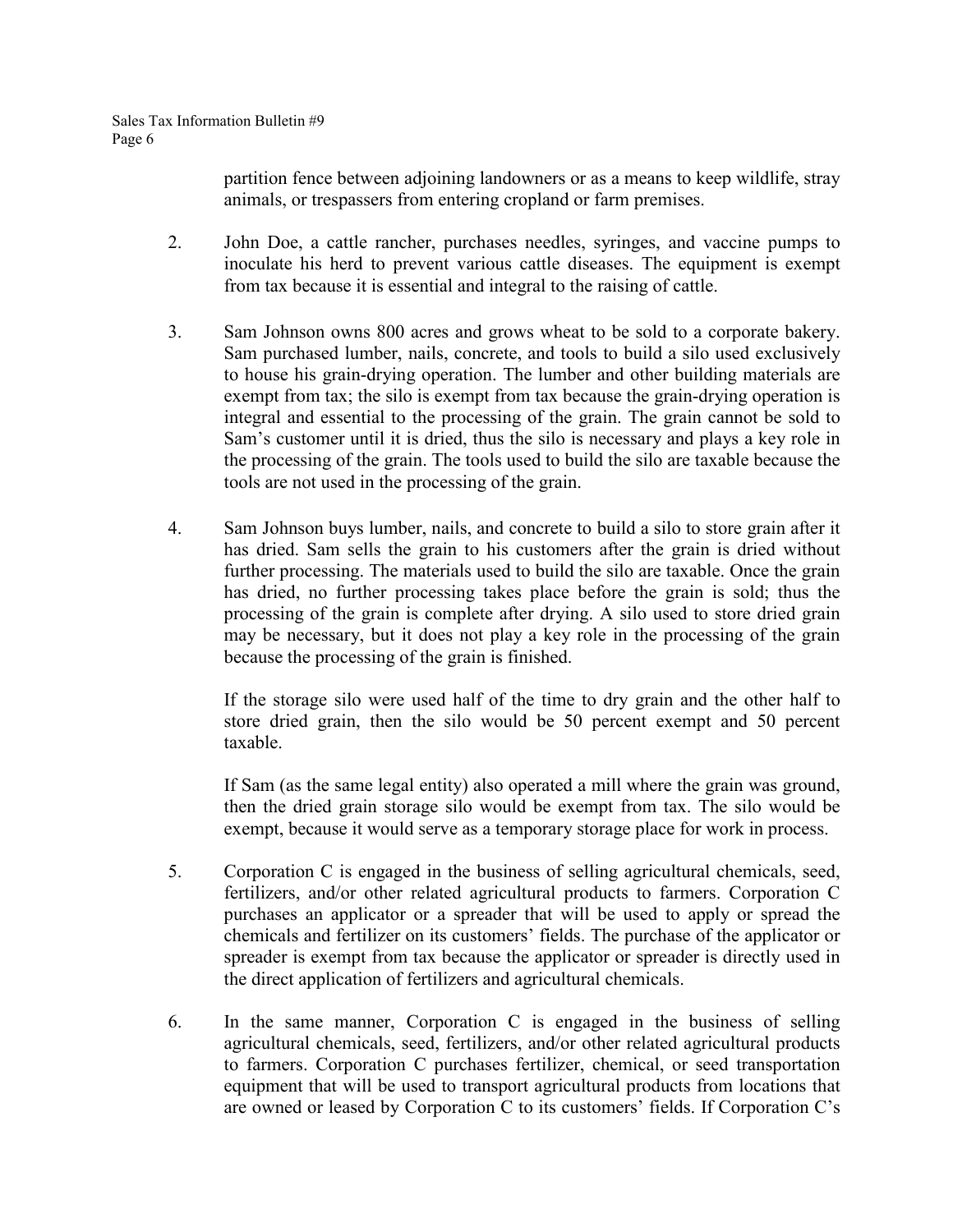property is not the property used for agricultural production and therefore not an onsite location, then the purchase of the transportation equipment used to transport agricultural products is not exempt from tax because the equipment purchased for the purpose of transporting these materials from Corporation C's location to its customers is not material handling equipment used on an onsite location.

- 7. When used by individuals or entities occupationally engaged in agricultural production, fertilizer and seed tenders are also exempt because these specially outfitted trucks are used to move fertilizer and seed from temporary storage locations to the field where exempt items will be used as an essential and integrated part of an exempt process.
- 8. When used by entities occupationally engaged in agricultural production, shuttle tanks and pumps for crop protection products are exempt because these items are used during the planting process to mix and move exempt items from *temporary* locations directly to the field where they will be used as an essential and integrated part of an exempt process. In most cases, these items are carried by trucks that may have alternative uses that are taxable.
- 9. When used by entities occupationally engaged in agricultural production, blending and loading equipment used for plant food and crop protection products is exempt because this item consists of various dedicated equipment that facilitates the moving of exempt items from temporary storage locations to the location where they will be used. This would include loaders, scales, conveyors, pumps, temporary tankage, and the associated plumbing.
- 10. A grain and cattle farmer uses an all-terrain vehicle (ATV) to transport exempt items, such as fencing and feed, and as material handling equipment to transport hay from a hay barn to the cattle in the adjacent field. It is also used to aid in movement of livestock and for soil sampling and analysis. The ATV would be exempt to the extent it is being used to move exempt items from temporary storage to the location where such will be used in an exempt process. It is important to note that use of the ATV for general farm maintenance, such as an aid in picking up rocks and other debris, movement of livestock, or for soil sampling and analysis, would be taxable.

If a piece of equipment is used for both exempt and nonexempt purposes, please refer to department Form AGQ-100 (attached to this bulletin), which provides a list of activities to determine the percentage of use that is exempt.

11. Corporation X owns three tender trucks, which are tractor units with a permanently affixed trailer that includes a conveyer attachment. They use the tender trucks to apply fertilizer to the crops of several customers who are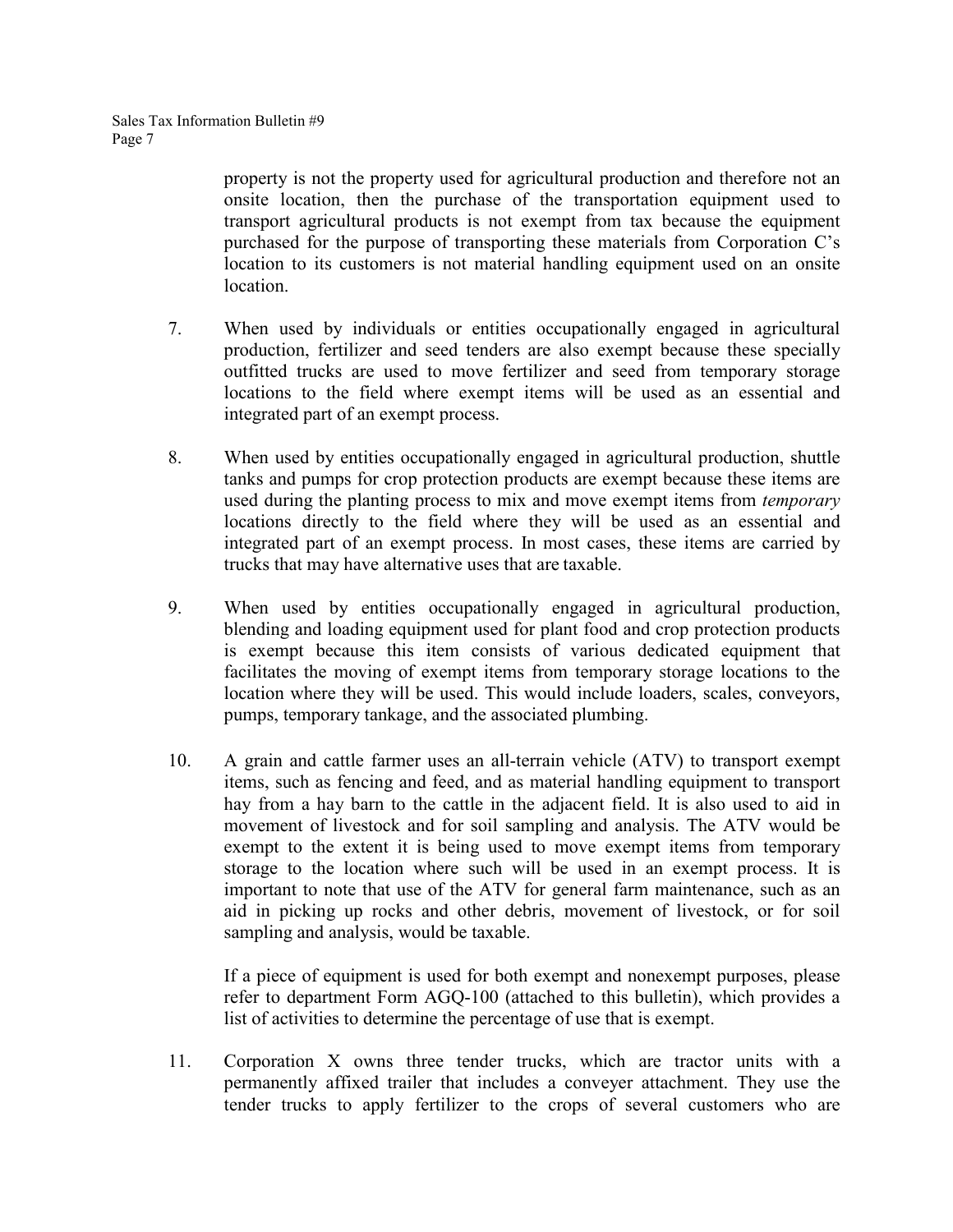occupationally engaged in agricultural production. As the tractor and trailer are one unit, and neither the tractor nor the trailer are used for any other purpose, the tender truck would be considered exempt agricultural equipment (**NOTE**: a tender truck would not be considered material handling equipment, as it is not the type of equipment that would fall within the meaning of that term, and because it is not transporting materials within an onsite location, as the materials are transported from Corporation X's location to the locations of its customers).

- 12. LMN Grain Co. is occupationally engaged in agricultural production and owns five tractor units, which they use with two different types of trailers: four trailers to transport the agricultural products for sale, and one trailer with a conveyer attachment used in applying seed and fertilizer. The trailers are not used exclusively with a particular tractor unit. The trailer used for applying seed and fertilizer would be exempt from sales tax, but the trailers used to transport agricultural products are used in postproduction and are therefore not exempt. The tractor units would only be exempt to the extent they are used in conjunction with the tender trailer.
- 13. A dairy farmer uses a front-end loader on the farm to remove manure from buildings. This loader is exempt because it is used to gather and move animal manure.
- 14. A swine finishing building has several feed bins that are connected to the feed system. The bins automatically dispense feed into the system when activated. Because these bins are directly connected to the feed system that delivers feed to the animals, they are part of the actual feeding process and are therefore exempt. Bins that store feed only prior to introduction to the feeding process are taxable.
- 15. Corporation A runs a large hog farm operation where pigs are bred, raised, slaughtered, and packaged to be sold to wholesale grocers. The pigs are kept in confinement buildings. The confinement buildings maintain the integrity of the product and control the animals' growth environment to facilitate the raising process. Any property directly used in the process of raising the pigs, such as heat exchangers, fans, thermostats, heat pumps, roof vents, and the confinement stalls or porches, would be eligible for exemption. These materials are exempt because if a person occupationally engaged in producing food for human consumption chooses to raise livestock in confinement buildings, these materials are both essential and integral to the production process.
- 16. ABC Dairy uses the following materials to repair and make improvements to its milking parlor and freestall, heifer, and calving barns: lumber; concrete; metal for roofing; backup generators; materials for curtains; and other technologies to control dust, odor, and air emissions. The lumber, concrete, and roofing materials are exempt because the materials are being used for construction or repair of an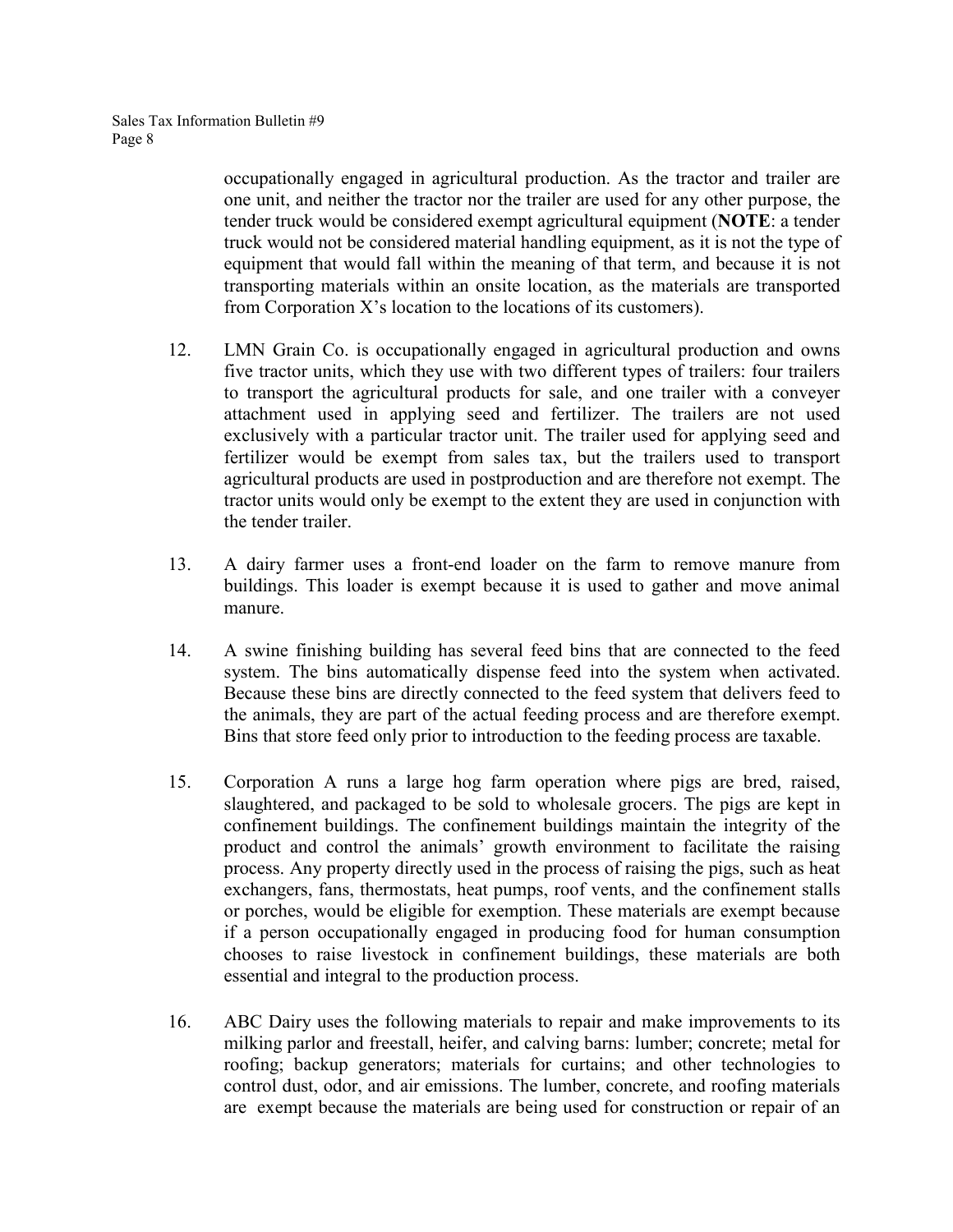exempt building. The curtain materials and other equipment installed to maintain the proper air quality are exempt because they are critical to creating and controlling the environment to facilitate production. The backup generator similarly serves to control the environment and also functions in conjunction with exempt machinery.

- 17. Smith Farm Adventure is an agritourism operation that has a year-round freezer beef business. It wants to purchase a new refrigerated display counter for onfarm sales of its beef products. This equipment would be taxable because it is not used directly in direct production.
- 18. Greg, a grain farmer, uses computers, GPS units, computer software, and yield monitors to achieve precision agricultural practices, such as fertilizer application with variable rate nutrient application. This equipment is exempt because it has a direct impact on the grain produced. However, it is important to note that the exemption does not apply to computers and software used for farm management and administration, including maintenance of production records.

# **C. Utilities**

Under certain circumstances, Indiana law provides an exemption from sales tax for the purchase of the following utilities: electrical energy, natural and artificial gas, water, and steam and steam heat. The utilities listed here are exempt from tax if they are directly used in the direct production of agricultural commodities. Thus, if a person occupationally engaged in the production of agricultural commodities purchases electricity to dry grain, the electricity would be exempt because drying grain is integral and essential to the production of grain. The purchase of electricity to run a fan to ventilate a dried grain storage silo would be taxable because the farmer purchasing the electricity is not going to subject the dried grain to further processing.

If a person engaged in agricultural production buys utilities from a public utility and predominantly uses the utilities directly in the direct production of agricultural commodities, the utility is not required to collect tax on the purchase of the utilities. Each meter measuring the consumption of a utility is treated separately for purposes of determining whether a utility is predominantly used in production. Further, a utility is predominantly used in agricultural production when more than 50 percent of the utility is being directly used in direct agricultural production.

Before utilities can be purchased tax exempt from a public utility, an application for a predominant use exclusion must be filed with the department on Form ST-200. If the application is approved, the department will mail an exemption certificate, ST-109, to the exempt entity, which the exempt entity must then forward to the utility provider. If a person is entitled to an exemption for only a percentage of utilities purchased, all of the tax must be paid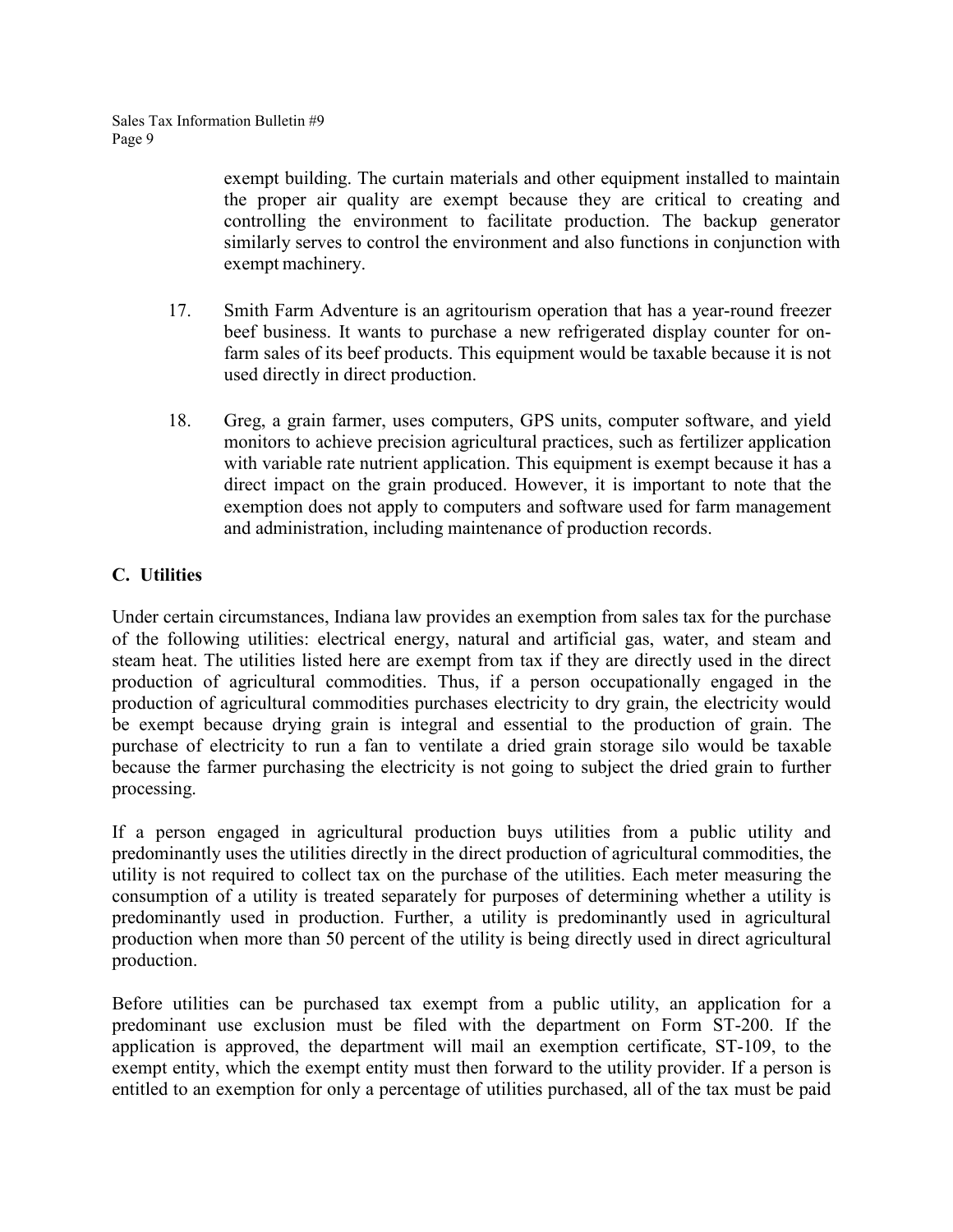and a refund claimed for the exempt percentage. Utilities purchased from a source other than a public utility may be purchased exempt using an exemption certificate. See Section II, "Exemption Certificates."

#### *Example:*

Grow, Inc., has two meters for electricity and buys natural gas directly from the wellhead. One of the meters measures electricity used to dry grain. Fifty-five percent of the electricity measured by the meter operates drying equipment used to dry grain. The other meter measures electricity used to heat the chicken coop and power the egg incubators. Forty-nine percent of the electricity measured by the meter is used for the incubators. Fifty-one percent is used for general heating. The natural gas is used to heat the farmhouse and dry grain that is harvested during periods of high humidity. Sixty percent of the natural gas dries grain.

The electricity meter for the grain silos is not taxable because the electricity is predominantly used directly in the direct processing of grain. Drying grain is integral and essential to the processing of grain. The electricity for the chicken coops is not predominantly used in the direct production because only 49 percent of the electricity is used for the incubators. Therefore, Grow, Inc. is entitled to an exemption for only 49 percent of the cost of the electricity. The natural gas, though predominantly used in direct production, is only 60 percent exempt from tax because the gas was not purchased from a public utility.

To purchase the electricity for the silos tax exempt, an ST-200 application must be filed with and approved by the department. The sales tax charged for the chicken coop electricity must be paid to the utility and a claim for refund (Form GA-110L) should be filed with the department to recover the exempt percentage. Tax should be paid for the purchase of the natural gas, and a claim for refund should be filed to recover the tax paid for the exempt percentage. The department realizes that the percentage of exempt use changes from year to year. Thus, the department may request a new application to be filed if the department believes the percentage of exempt consumption has changed.

## **II. EXEMPTION CERTIFICATES**

Two types of exemption certificates can be used to purchase exempt agricultural-use property. Form ST-105 Indiana general sales tax exemption certificate allows property to be purchased exempt from tax if the property fits under one of the agricultural exemptions provided by Indiana law. Form F0003 (SSTGB Exemption Certificate) is an exemption certificate used by states participating in the Streamlined Sales and Use Tax Agreement. This form should be accepted by Indiana retailers and can be used by nonresident purchasers. The form is available at [www.streamlinedsalestax.org/index.php?page=document-library.](http://www.streamlinedsalestax.org/index.php?page=document-library)

The purchaser does not need a certificate for each item purchased, but the purchaser must